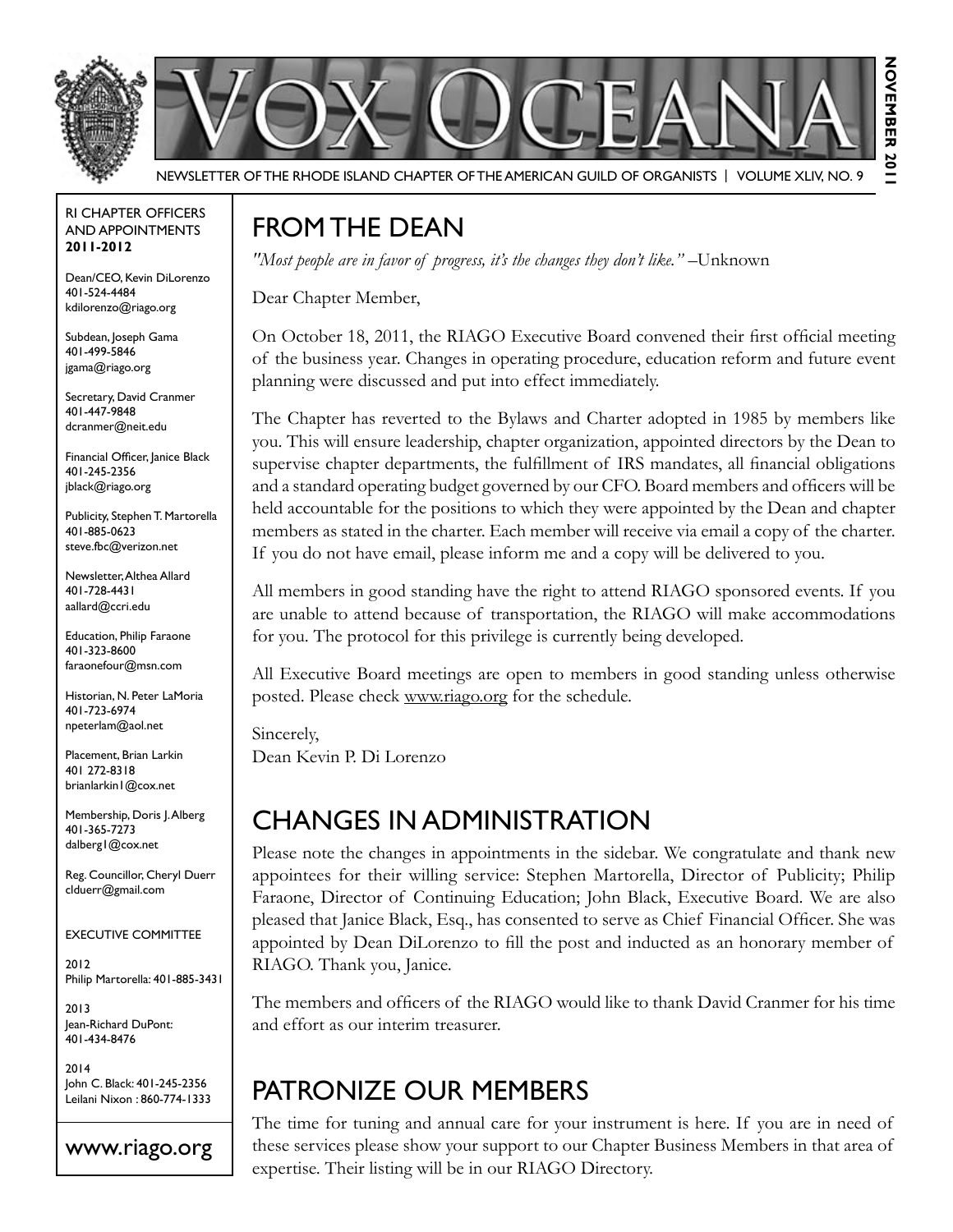### **EVENTS**

**Friday, November 4, 8:00 pm: A Chapter Event!**  Gregorian Concert Choir, featuring **Peter Krasinski**, organist, under the direction of **Msgr. Anthony Mancini**. Cathedral of SS Peter and Paul, One Cathedral Square, Providence. Admission \$10

**Friday and Saturday, November 4 & 5, 8:00 pm:** In honor of Liszt on his bicentennial, Brown ensembles and guest artists join forces for a program of works for organ, choir and orchestra, culminating in "The Bells of Strasburg Cathedral," a rarely performed cantata on a poem by Longfellow. Sayles Hall, Brown University on the Main Green accessible by Waterman and George streets at Brown St., Providence. Tickets TBA 401-863- 3234. "Visions of Liszt festival: Listzomania! Grand Bicentennial Concert" Brown University Orchestra, Concert Choir; **Mark Steinbach**, organ; **Kenneth Hamilton**, piano; **Andrew Garland**, baritone. Program of Liszt works: Fantasy and Fugue on the theme B-A-C-H; Orpheus; Dance of Death; Consolations; The Beatitudes (from Christus); The Bells of Strasburg Cathedral

**Sunday, November 6:** Saint Thomas Choir School, New York, will host a Chorister for a Day program. This Open House program gives the boys a chance to vest, rehearse hymns and sit in the stalls with the choristers. Their parents meet other chorister parents and faculty of the Choir School.For more info contact Ruth S. Cobb, Director of Admissions & Alumni Relations. Saint Thomas Choir School, 202 West 58th Street, New York, NY 10019, 212-247-3311, Ext. 304, www. choirschool.org

**Saturday, November 12, 5:00 pm:** Harpsichordists **Frederick Jodry** and **Michael Bahmann** perform Bach Concertos for two Harpsichords in the John Carter Brown Library on the Main Green of Brown University campus with Community Music Works players – Free, reservations required. 401-863-3234

**Sunday, November 13, 4:00 pm:** The vocal octet **Zefiro** performs a program entitled *Prayer and Praise*  in the Taylor House Bed and Breakfast, 50 Burroughs Street, Jamaica Plain, MA. (They will be performing in Providence in a program entitled *O magnum mysterium* on Saturday December 3 at 7:30 pm in S. Stephen's Church, 114 George Street, Providence)

**Friday, November 18, 7:00 pm:** Organ Concert by **Brink Bush** at the Cathedral of St. John, 271 North Main St, Providence. Brink will perform World Premiere of the newly discovered Middelschulte work, Chaconne on the name Erich Rath (1916-17) and music by Bach, Buxtehude, Dubois, Messiaen, Muffat & Saint-Saens. Proceeds from a free will offering will go to the Cathedral of St. John food closet. 331-4622. *This concert is proudly sponsored by RIAGO*.

#### **Friday, November 18, 8:00 pm; Boston;**

**Saturday, November 19, 8:00 pm; Providence:** The Schola Cantorum of Boston, **Frederick Jodry**, director will perform Arvo Part: Stabat Mater and premiere of a new work by Domick DiOrio and some Josquin at St John's Church, St, Boston and in the First Unitarian Church, Benefit Street, Providence, in collaboration with Juventas New Music Ensemble.

**Sunday, November 20, 2:00 pm:** Music at Trinity presents bass-baritone **Michael Pelletier**, pianist **James Busby**, and cellist **Matthew Knippel** in songs from Fauré to Leonard Bernstein. Hawes Room of Trinity Church, Queen Anne Square, Newport, RI. Tickets: \$20; \$18 Senior; \$8 student. (401) 846-0660; www. trinitynewport.org.

**Sunday, November 20, 4:00 pm: Stuart Forster** in concert celebrates the rededication of the organ at Thompson Congregational Church. Free; open to the public. Reception follows. 347 Thompson Road Thompson, CT.

**Sunday, November 20, 5:00 pm:** Organ recital features **Barry Turley** playing music of Bach, and Franck. Reception. All Saints' Memorial Church, 674 Westminster Street, Providence. Handicapped accessible. (See Flyer.)

**Sunday, November 27, 3:30 pm:** Museum Concerts presents ENSEMBLE CAPRICE. at the Episcopal Cathedral of St. John, 271 North Main St, Providence in a program entitled *La Folia and the Gypsies*: **Mattias Maute & Sophie Lariviere**, traverso and recorder, **David Jacques**, baroque guitar, **Susie Napper**, baroque cello, **Zilya Tabassian**, percussion. Program features pieces from Uhrovska zbierka, a collection from the country now known as Slovakia, and works by composers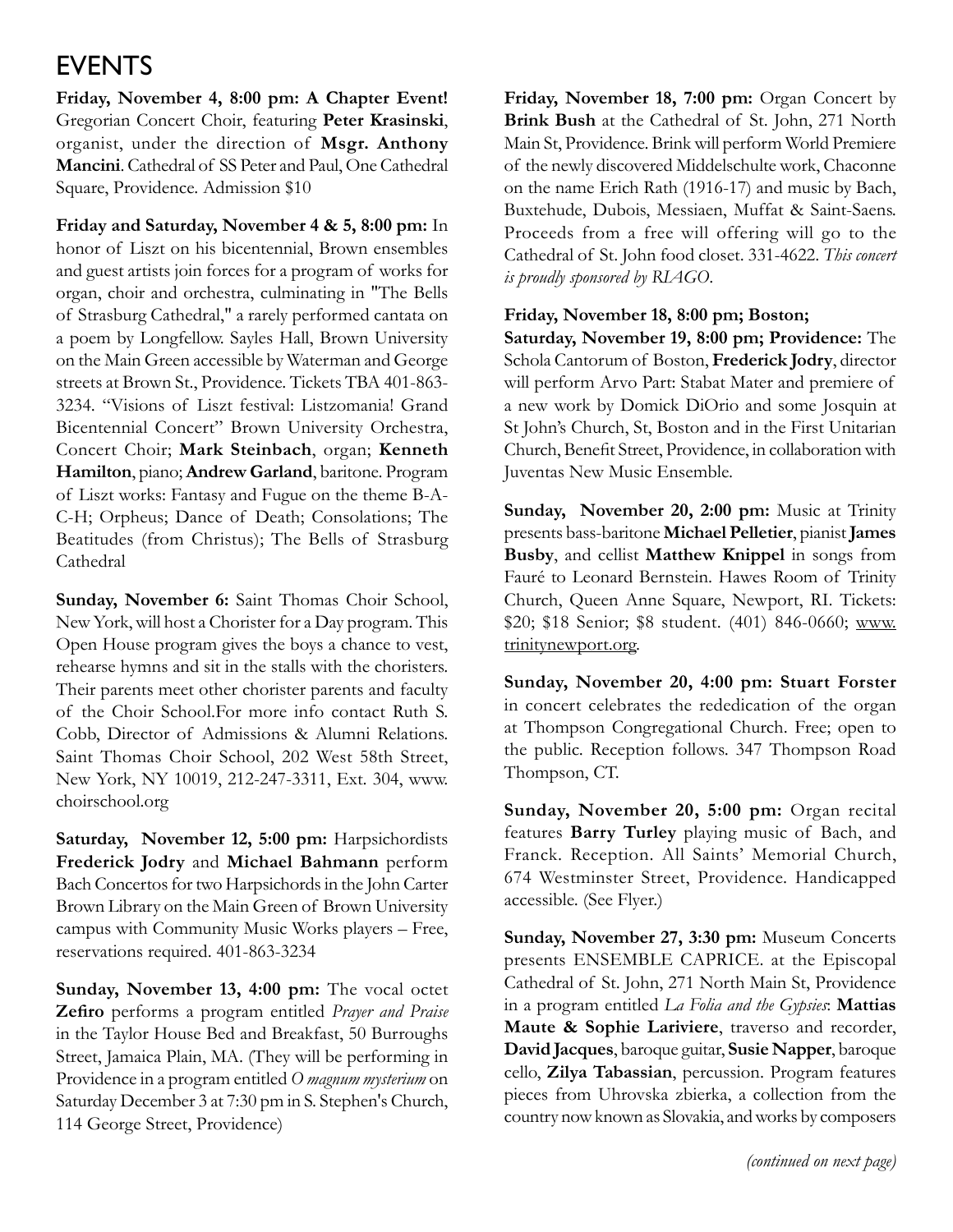## Events continued

influenced by the gypsy music they heard while travelling throughout Europe. Much baroque music draws its inspiration from the gypsy music that made its way up through social circles as far as the nobility. One example is Telemann's Polonaises, that reflect his fascination with local folk music when he visited Krakow. Capturing the spirit of the times, this lively program will be performed on authentic reproductions of historic instruments, including several sizes of tambourine, instruments that travelled easily with the nomadic gypsy musicians. *"The group's arrangements are imaginative, even powerful, and the playing is top-flight."*–The New York Times. Tickets: General: \$25 door, \$23 in advance, Senior: \$22; \$20 advance; Student: \$8

**Sunday, December 4, 7:00 pm:** Christmas Candlelight Concert features **Phillips Music Ensembles** and is preceded at 6:30 by **Terri Viveiros**, harpist. Enjoy the sound of voices, chimes, bells, harp and organ. Phillips Memorial Baptist, Church, 565 Pontiac Avenue, Cranston. Offering accepted. (See Flyer.)

# PUBLICITY SUGGESTION

The following suggestion comes from one of our newest members, John Black, in an e-mail to Dean DiLorenzo: To attract larger audiences, we should utilize each member's publicity resources. Many of our members have church newsletters, to which they can submit announcements. Some of these churches are connected to other churches in their area through a clergy association. In Barrington, for instance, I can make submissions to our church's publications, and through the Barrington Clergy Association, the announcements are published in the newsletters of all of the other religious organizations in town. If we sent our announcements to our members, asking them to publish in their organization's newsletter, and in associated organizations' newsletters, we would be able to spread our events very quickly. Also, this would broaden the audience for our announcements. Many people are interested in the type of events we present, but don't necessarily know about the RIAGO. Making use of our members' publicity opportunities is a good way to reach out to these people.

### Member Matters

**Dr. Dennis Schmidt** has been appointed organist and choir director at Grace Lutheran Church in Needham Massachusetts, where he will be responsible for the adult choir and the bell choir as well as playing the organ for all services.

Hi from **David Morse**: I bought a house and now receive mail at 4918 Northwest 49th Rd., Tamarac, FL 33319 (954-654-0852). Life is busy here in Florida and I'm continuing to lay down roots for the days ahead, but I miss many things about Rhode Island, especially friends in RIAGO.

Additions to Directory: **Barbara Pavao**: 508-672-3904; 283 Seaview Ave, Swansea, MA 02777; mmmpavao@comcast.net; Arnold Mills United Methodist Church, Cumberland; Minister of music.

# Retirement Honors for Linnear Horne

We are very excited and thankful to God for blessing us with **Mrs. Linnear Hopkins Horne** as our Minister of Music at Congdon Street Baptist Church for fiftyfour dedicated years. On **November 13, 2011 at 4:00 p.m**. we cordially invite you to attend her Retirement Celebration. Our combined church choirs and several community groups will perform for this celebration. Our very own Dr. Raymond Jackson, Professor of Music at Howard University, will be the featured concert artist. –*Wanda D. Jones*, Chairperson

# **FUN WEBSITE**

As a retired member, I thought you active members would enjoy this fascinating website link. The puzzlemaker is a Colorado friend of my nephew. Take a look at this pipe organ puzzle desk–it is really hard to even describe it without seeing the page http://www. kagenschaefer.com/page2.html

By the way, our son is a sound technician in California. He surprised me one Christmas with your organ CD, which had been featured on various Internet websites as a way to test sound equipment. (It does sound great on our home speakers, which he also made.)

Best wishes, **May Grant**, 85 Oakland Ave., Seekonk MA